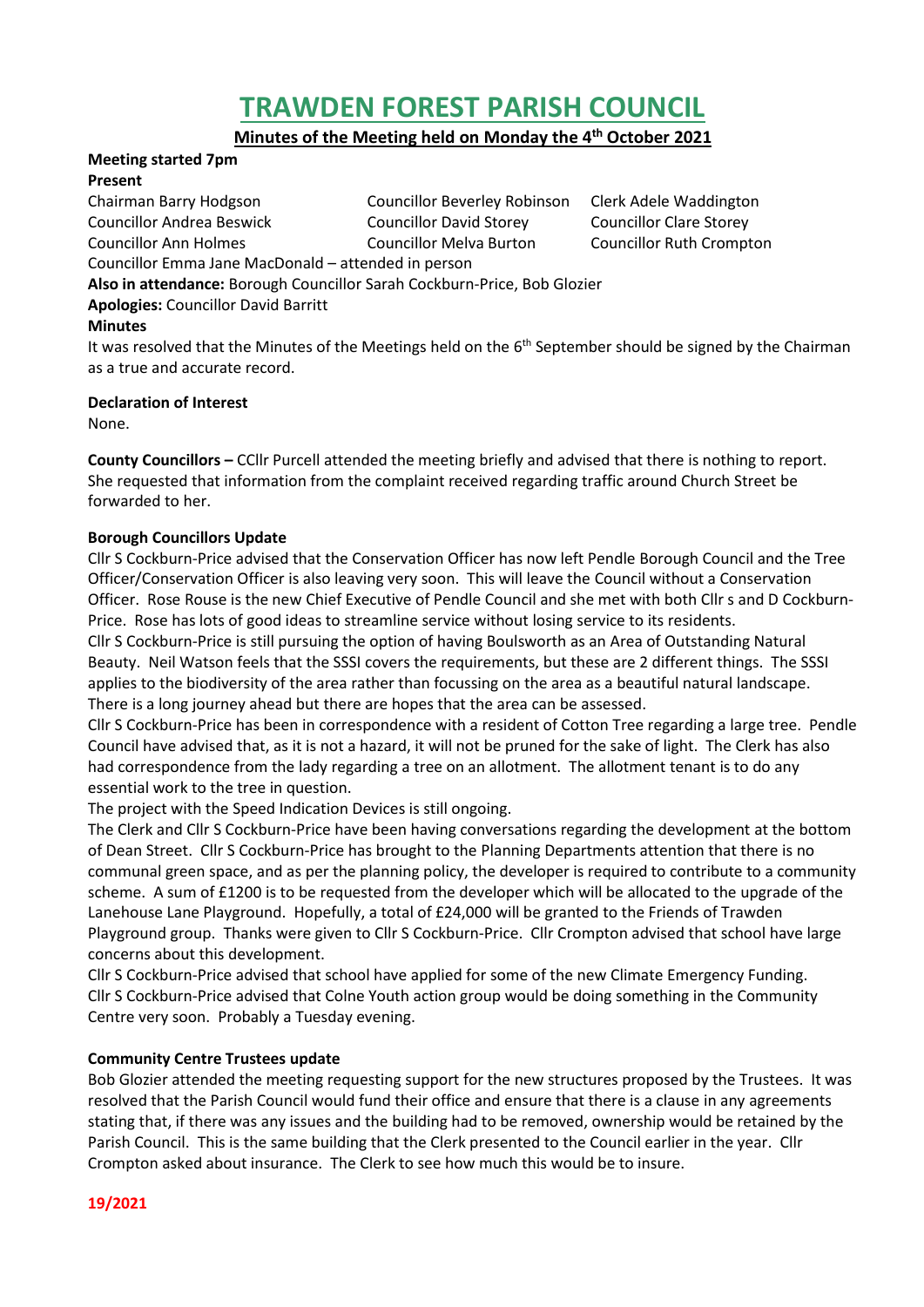#### **Residents Issues –** No residents present.

#### **Lengthsman**

It was resolved that the hours are approved for payment.

It was resolved that the bushes on the Tram Tracks at Briarmede be included in the bush cutting.

It was resolved that the Lengthsman will undertake the ROSPA training when offered locally.

## **NWIB**

The team are looking at going peat-free which is not easy. Cllr Robinson has done a lot of research into this and the group have plans going forward.

Thanks were given to Cllr S Cockburn-Price for the funding of the tools.

Cllr Robinson advised that the artwork for the stickers and upstands have been approved and ordered.

## **Allotments/Garages**

It was resolved that Cllr D Storey would purchase a lock for the gate at the maintenance area. The shed on the maintenance area is to be moved and it is to be used for the Allotment Association meetings.

## **Ball Grove**

The Clerk is waiting for a response to the business rates query on the car parks at Ball Grove. Cllr S Cockburn-Price advised that, if a Leisure Trust was set up, then if business rates did apply, it would be at 20% not 49%. The boulders near to the new bird-beak fencing will be installed this week.

The complaint around the resident speeding has been passed to Pendle Borough Council.

It was resolved that the Clerk would give the go-ahead to the Solicitor to carry out the Canals and River trust searches on Ball Grove.

**Map of Interesting Places -** The Clerk has contacted Rebekah who advises that she is using the software Adobe Illustrator to design the map and I will provide the artwork in the original .ai format as well as .pdf.

**Colne and District Committee meeting –** covered by Cllr S Cockburn-Price

**Friends of Trawden Playground –** The group have received 2 quotes, a further one to follow. The fun day raised £1000. Cllr Hodgson advised that we need scaled drawings, who is insured for the construction of the play equipment and groundworks. The Parish council will insure the playground, but we need to know what the manufacturers warranty on the equipment is. The Parish Council also require the construction of the playground to be officially signed off before it can re-open. The group will be able to put in the planning application as the Parish Council will have given consent to the final plans by this time. The queries raised by the group by email to the Clerk will be addressed by the Parish Council representatives at their next meeting.

**Financial Position –** It was resolved that the Parish Council was in a good financial position. Cllr S Cockburn-Price asked for consideration for further funding for Colne Youth Action Group when the budget is looked at.

**Tree Survey –** It was resolved that Cllr's Hodgson and D Storey will identify the trees that require work. Cllr MacDonald has received a concern regarding a tree at the bottom of the tram tracks. The Clerk has already consulted the Tree Risk Appraisal recently carried out and this tree has not been identified as an issue. Further clarification will be sought from the Tree Officer at Pendle Council as to the best way forward.

**Queens Platinum Jubilee -** It was resolved that the Parish Council will undertake the planting of trees at Ball Grove and it will be called The Queens Platinum Jubilee Avenue'. The Clerk to apply to the Climate Action Fund and speak to Pendle Council about permission for planting the trees and the species that should be planted. It was resolved that a Jubilee Plum tree be planted in the centre of the village. Location to yet be determined.

Grot Spots - It was resolved that the walk will take place on Saturday 23<sup>rd</sup> October at 11am. **20/2021**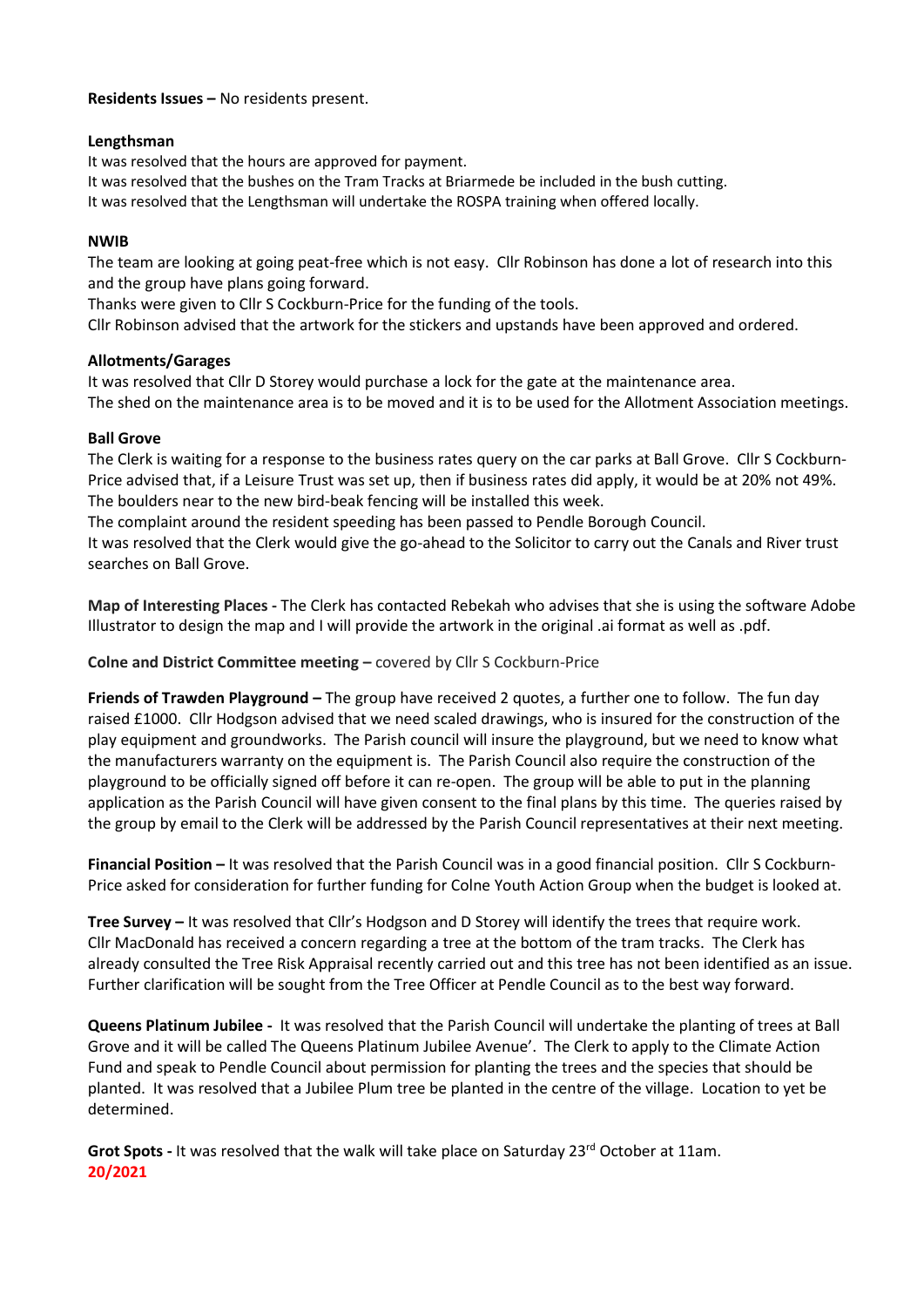**Creation of Sub-committees –** It was resolved that the Parish Council will continue as it is, but hopes that the information sent out be the clerk should be read and digested before the meeting, and members should have a clear idea of what they would propose for the agenda items to reduce time. Timings must also be adhered to. The Clerk puts in a lot of work to all the documents before the meeting.

## **Proposed Woodland at Foster Leap**

Matt Taylor joined the meeting via Zoom. He is a Farm Advisor and Forestry expert. His company are working with the owners at Foster Leap, Wycoller to create a woodland. A lot of survey work has been carried out and consultations with Natural England, Lancashire County Council and Historic England have taken place – they are happy with the proposals. Pictures will be taken and shared with the Parish Council for publicity. There is to be around 40 acres planted with willow, scrub and alder initially, then 3-4 years later, silver birch, small leaf line, aspen, hornbeam and native broadleaf will be planted. It is being funded by the Forestry Commission and Woodland trust as part of the Northern Forest. It will be accessible for locals to help with planting if they would like to. It was resolved that the Clerk would respond to Matt advising that this is a great project and we hope the scheme goes well.

## **Planning Applications**

21/0740/HHO. Meadow Barn Hollin Hall Trawden Colne Lancashire BB8 8PY. Full: Erection of glazed lean to structure.

The Parish Council have no objections to the proposals in this application

21/0735/HHO. Hollin Hall Barn Hollin Hall Trawden Colne Lancashire BB8 8SS. Demolition of existing conservatory and erection of two storey rear extension with rooms in the roofspace.

The Parish council are commenting on the original plans for this proposal dated September.

The proposed extension has cream uPVC windows and doors - these should be wood as we are in a conservation area.

The proposals increase the bedrooms from 3 to 5 and therefore additional parking will be required. As per Policy - 3 parking spaces should be available.

There is no heritage statement included with the plan.

21/0781/FUL. Field Number 3565 Lane Top Winewall Lancashire. Full: Erection of a multi-purpose agricultural building (167 sqm).

The Parish council feel that the proposed structure would be better located towards the bottom of the field and access would be by using the existing track. Councillors feel that it would be out of keeping with the area to place it in the proposed position.

21/0780/HHO. Stone House Dean Street Trawden Colne Lancashire BB8 8RN. Full: Erection of single storey side extension to form garage.

The Parish council are concerned that the dimensions quoted on the plans are not to the required minimum, and therefore the garage will not be used for parking a vehicle. It is too narrow for the structure to be classed as a garage.

The site cannot lose a parking space - some vehicles already park on Dean Street

21/0633/FUL. 25 White Lee Avenue Trawden Colne Lancashire BB8 8TD. Full: Erection of a holiday let bungalow (Use class C3) with balcony to east elevation.

This site had planning permission for a garage for the property at 25 White Lee Avenue.

On the conditions that the Council gave with this permission, it stated: 'The building hereby approved shall only be used for domestic purposes ancillary to the enjoyment of 25 White Lee Avenue.' Reason - for highway safety.

The site egress would be onto the single track, recently listed, historic tram track that the Parish Council owns. The sight lines are very poor on the egress from this site and the track is very narrow. There are no passing places and this track is very often used by pedestrians. The track is not lit and the Council are concerned that visitors to this business site who do not know the area would not be aware of the dangers of using this access. The Parish Council have not been approached to give their opinion on the creation of a new access. The verges on the tram tracks belong to the Parish council and the Council would need to decide whether they would grant permission for an additional/extended access to this site.

The Council are also concerned that, due to the angle of the egress, vehicles would run on the verge at the **21/2021**